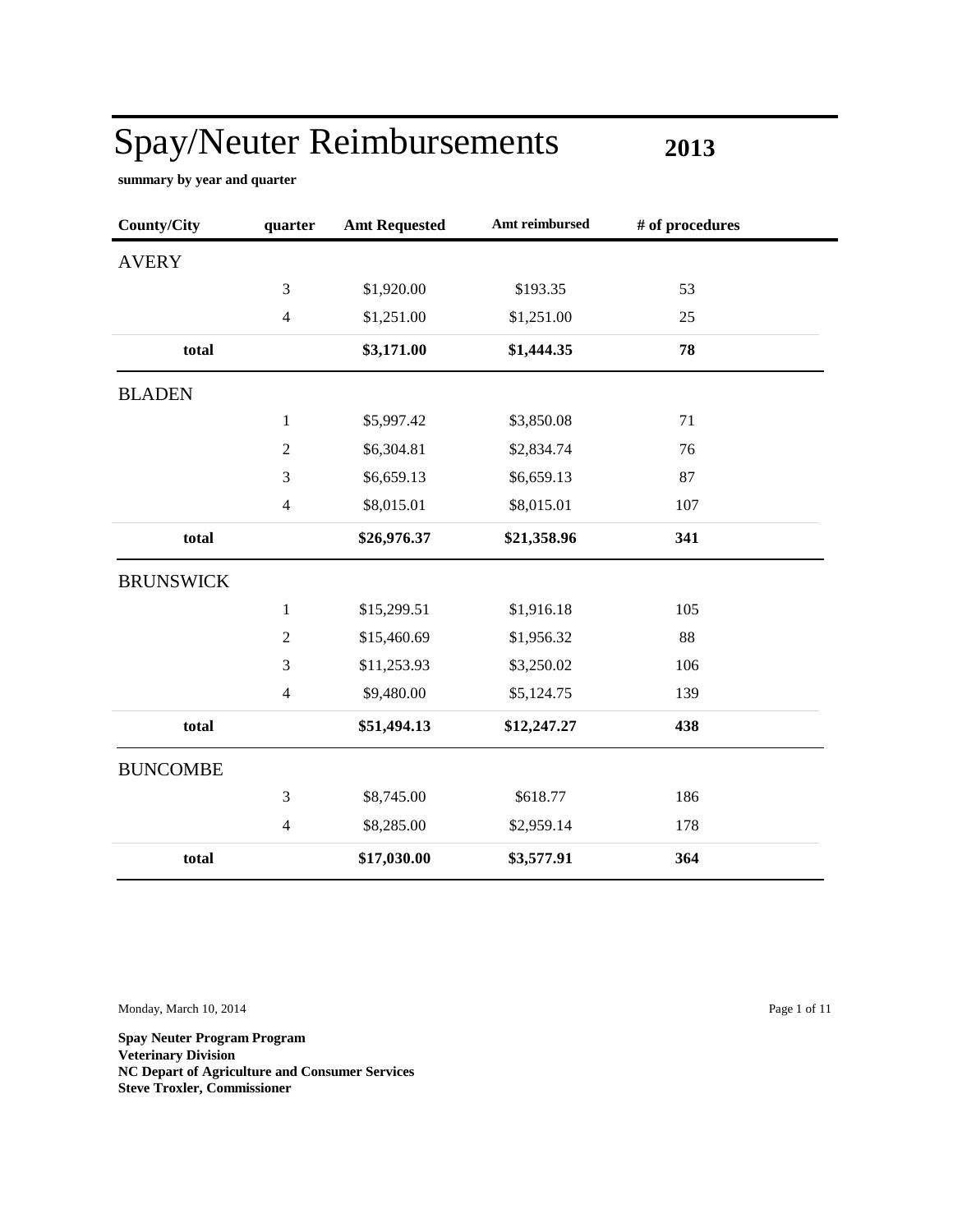**2013**

**summary by year and quarter**

| <b>County/City</b> | quarter        | <b>Amt Requested</b> | Amt reimbursed | # of procedures |  |
|--------------------|----------------|----------------------|----------------|-----------------|--|
| <b>BURKE</b>       |                |                      |                |                 |  |
|                    | 3              | \$1,780.00           | \$1,780.00     | 67              |  |
|                    | $\overline{4}$ | \$2,930.00           | \$2,930.00     | 100             |  |
| total              |                | \$4,710.00           | \$4,710.00     | 167             |  |
| <b>CABARRUS</b>    |                |                      |                |                 |  |
|                    | $\mathbf{1}$   | \$10,800.00          | \$3,820.54     | 216             |  |
|                    | $\overline{2}$ | \$2,700.00           | \$2,700.00     | 54              |  |
| total              |                | \$13,500.00          | \$6,520.54     | 270             |  |
| <b>CALDWELL</b>    |                |                      |                |                 |  |
|                    | $\mathbf{1}$   | \$2,925.00           | \$2,925.00     | 53              |  |
|                    | 3              | \$4,525.00           | \$4,525.00     | 92              |  |
|                    | $\overline{4}$ | \$2,660.00           | \$2,374.61     | 55              |  |
| total              |                | \$10,110.00          | \$9,824.61     | 200             |  |
| <b>CARTERET</b>    |                |                      |                |                 |  |
|                    | $\overline{2}$ | \$2,900.00           | \$209.48       | 29              |  |
| total              |                | \$2,900.00           | \$209.48       | 29              |  |
| <b>CARY (TOWN</b>  |                |                      |                |                 |  |
|                    | $\overline{4}$ | \$185.00             | \$85.77        | 3               |  |
| total              |                | \$185.00             | \$85.77        | 3               |  |

Monday, March 10, 2014 Page 2 of 11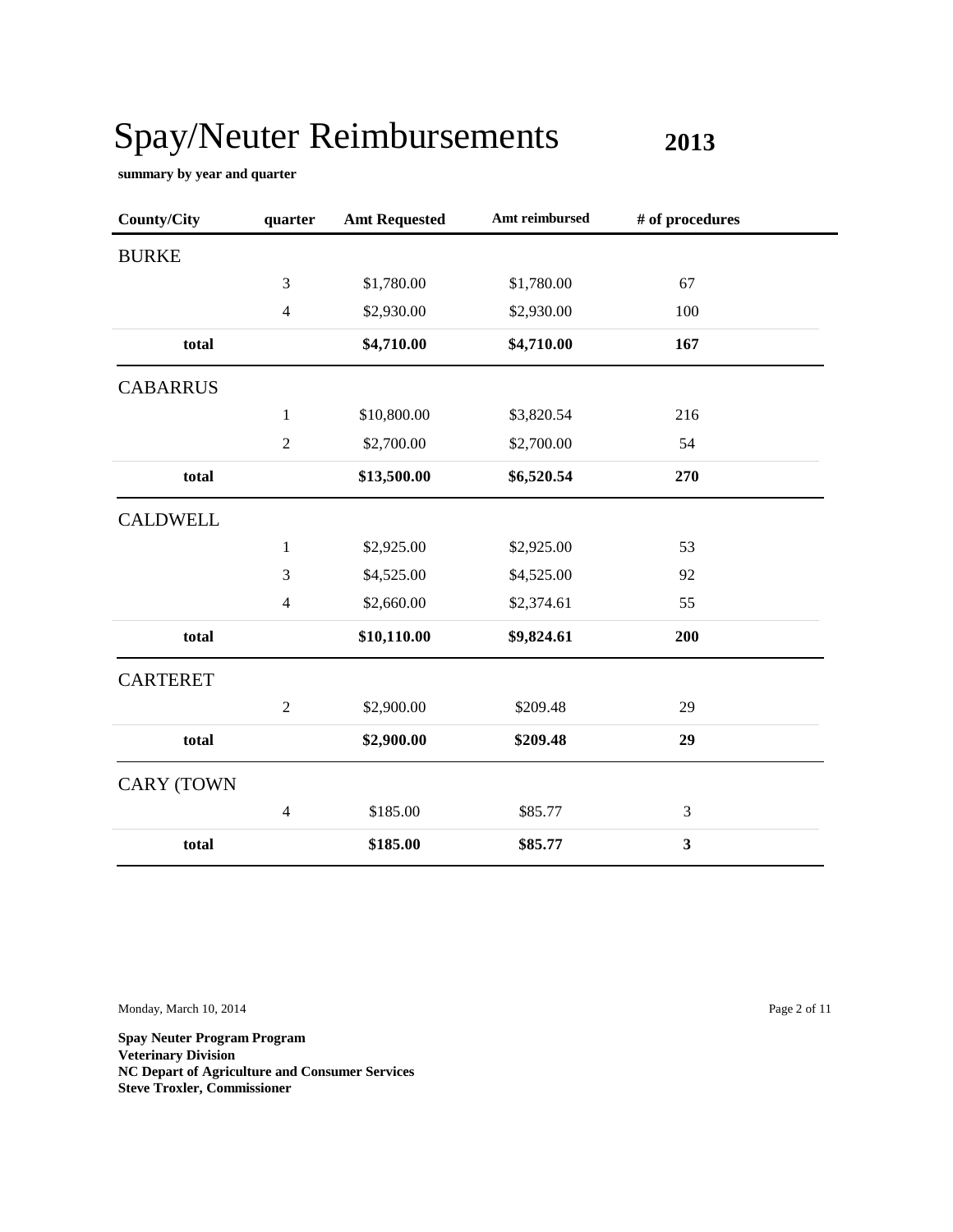**2013**

**summary by year and quarter**

| <b>County/City</b> | quarter                  | <b>Amt Requested</b> | Amt reimbursed | # of procedures         |  |
|--------------------|--------------------------|----------------------|----------------|-------------------------|--|
| <b>CASWELL</b>     |                          |                      |                |                         |  |
|                    | $\mathbf{1}$             | \$3,130.00           | \$3,130.00     | 44                      |  |
|                    | $\overline{2}$           | \$3,720.00           | \$2,862.64     | 55                      |  |
|                    | 3                        | \$1,945.00           | \$1,945.00     | 28                      |  |
|                    | $\overline{4}$           | \$3,479.63           | \$3,479.63     | 51                      |  |
| total              |                          | \$12,274.63          | \$11,417.27    | 178                     |  |
| <b>CHATHAM</b>     |                          |                      |                |                         |  |
|                    | $\sqrt{2}$               | \$3,645.00           | \$663.12       | 43                      |  |
|                    | 3                        | \$2,735.00           | \$1,101.63     | 37                      |  |
|                    | $\overline{4}$           | \$1,975.00           | \$1,494.96     | 24                      |  |
| total              |                          | \$8,355.00           | \$3,259.71     | 104                     |  |
| <b>CHOWAN</b>      |                          |                      |                |                         |  |
|                    | $\overline{4}$           | \$250.00             | \$250.00       | $\overline{4}$          |  |
| total              |                          | \$250.00             | \$250.00       | $\overline{\mathbf{4}}$ |  |
| <b>CUMBERLAND</b>  |                          |                      |                |                         |  |
|                    | $\mathbf{1}$             | \$6,534.60           | \$6,534.60     | 87                      |  |
|                    | $\overline{c}$           | \$10,571.00          | \$6,222.38     | 124                     |  |
|                    | 3                        | \$10,113.00          | \$10,113.00    | 157                     |  |
|                    | $\overline{\mathcal{L}}$ | \$8,861.20           | \$1,872.51     | 151                     |  |
| total              |                          | \$36,079.80          | \$24,742.49    | 519                     |  |

Monday, March 10, 2014 Page 3 of 11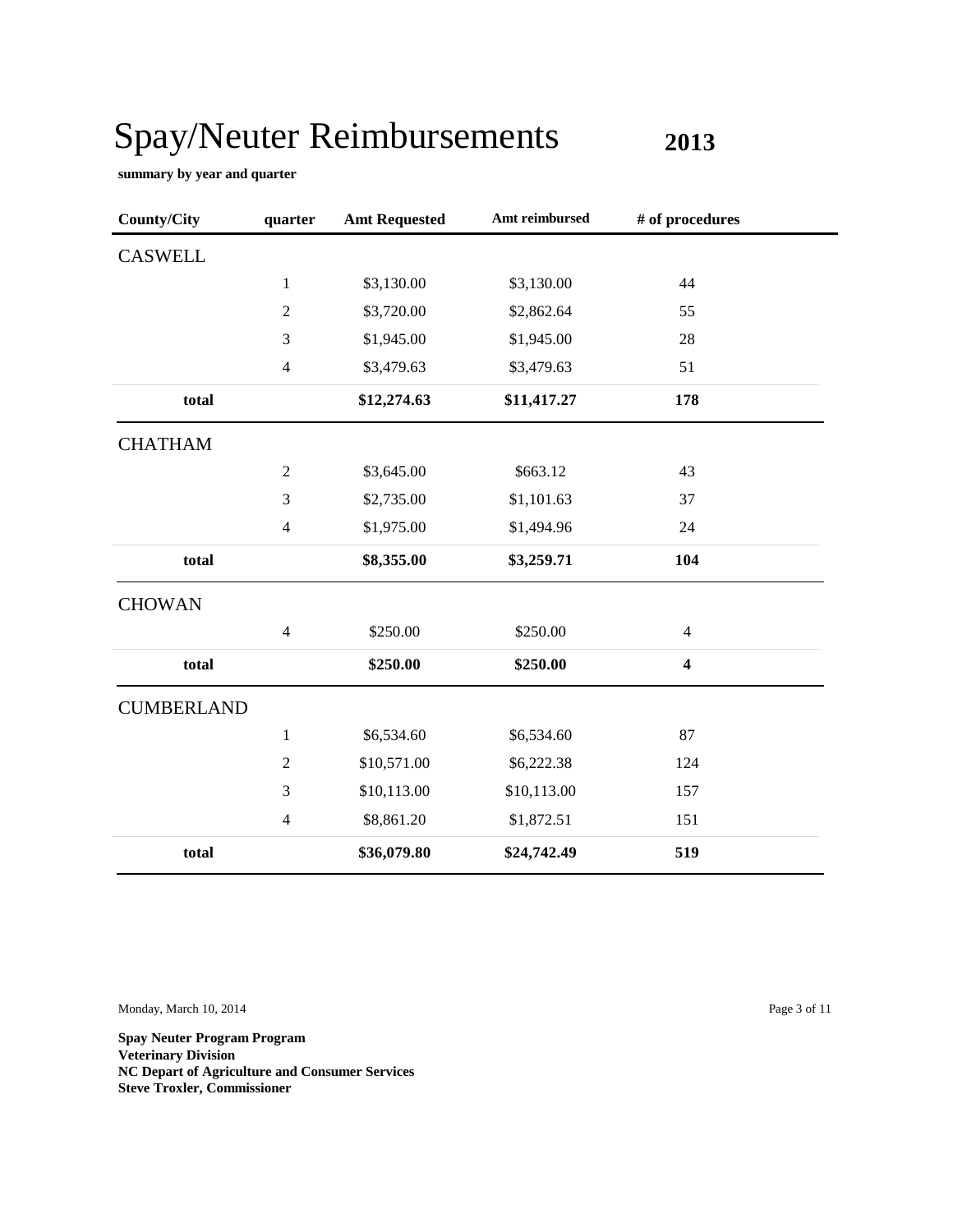**2013**

**summary by year and quarter**

| <b>County/City</b> | quarter        | <b>Amt Requested</b> | Amt reimbursed | # of procedures |  |
|--------------------|----------------|----------------------|----------------|-----------------|--|
| <b>DARE</b>        |                |                      |                |                 |  |
|                    | $\mathbf{1}$   | \$3,554.00           | \$424.50       | 60              |  |
|                    | 2              | \$3,381.00           | \$341.71       | 40              |  |
|                    | 3              | \$3,315.00           | \$567.67       | 55              |  |
|                    | $\overline{4}$ | \$4,573.86           | \$4,573.86     | 84              |  |
| total              |                | \$14,823.86          | \$5,907.74     | 239             |  |
| <b>DAVIDSON</b>    |                |                      |                |                 |  |
|                    | 1              | \$3,800.50           | \$457.95       | 52              |  |
|                    | $\sqrt{2}$     | \$4,428.00           | \$2,560.21     | 56              |  |
|                    | 3              | \$7,121.00           | \$4,014.83     | 91              |  |
|                    | $\overline{4}$ | \$2,937.16           | \$877.99       | 36              |  |
| total              |                | \$18,286.66          | \$7,910.98     | 235             |  |
| <b>DAVIE</b>       |                |                      |                |                 |  |
|                    | 1              | \$1,641.00           | \$939.83       | 34              |  |
|                    | $\overline{2}$ | \$2,104.00           | \$756.52       | 41              |  |
|                    | 3              | \$1,865.00           | \$1,865.00     | 35              |  |
|                    | $\overline{4}$ | \$1,585.00           | \$1,585.00     | 30              |  |
| total              |                | \$7,195.00           | \$5,146.35     | 140             |  |

Monday, March 10, 2014 Page 4 of 11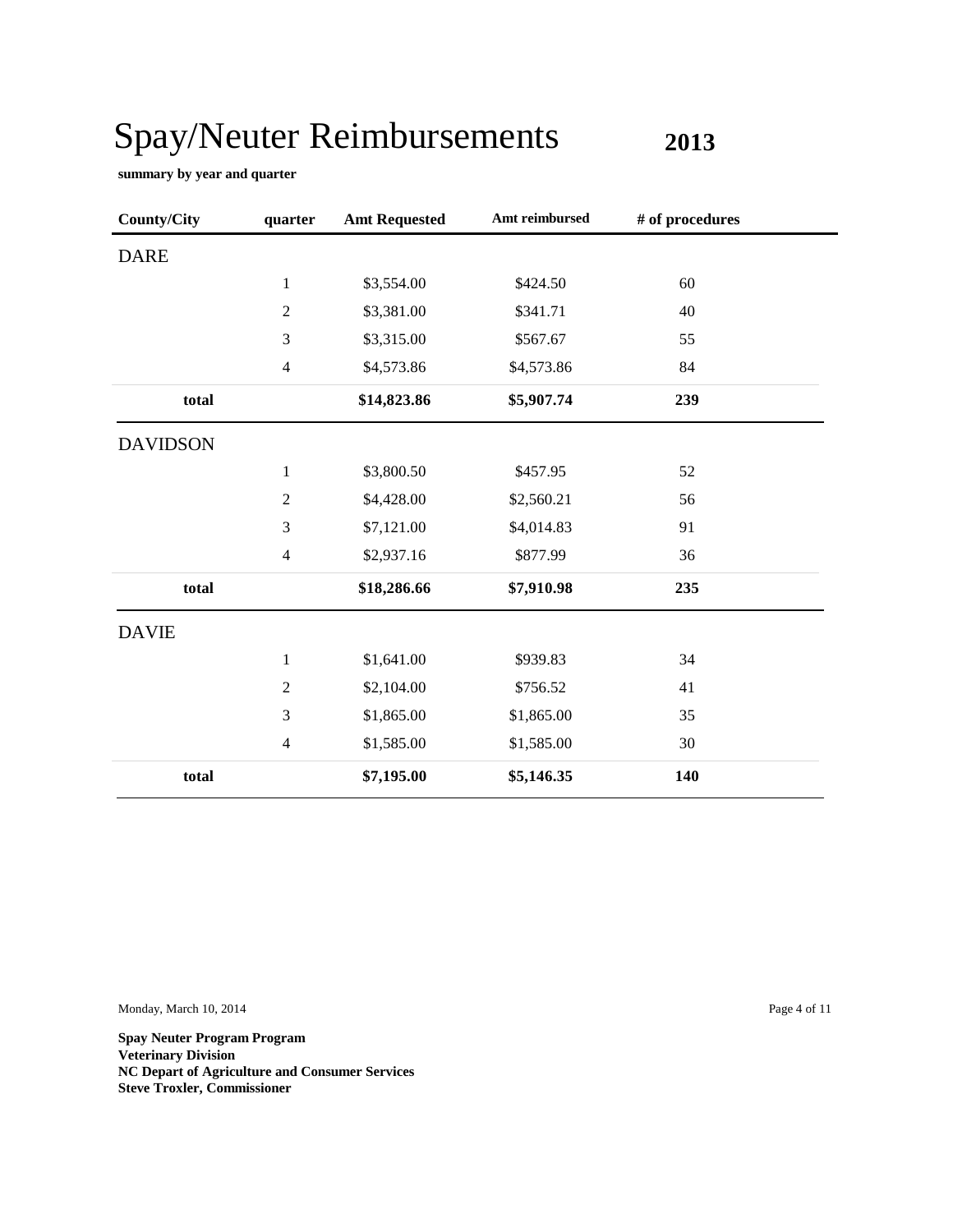**2013**

**summary by year and quarter**

| County/City        | quarter        | <b>Amt Requested</b> | Amt reimbursed | # of procedures         |  |
|--------------------|----------------|----------------------|----------------|-------------------------|--|
| <b>DURHAM</b>      |                |                      |                |                         |  |
|                    | $\mathbf{1}$   | \$4,155.00           | \$3,698.34     | 65                      |  |
|                    | $\sqrt{2}$     | \$4,935.00           | \$3,277.18     | 76                      |  |
|                    | 3              | \$4,325.00           | \$4,325.00     | 63                      |  |
|                    | 4              | \$5,375.00           | \$1,210.80     | 82                      |  |
| total              |                | \$18,790.00          | \$12,511.32    | 286                     |  |
| <b>EDGECOMBE</b> ( |                |                      |                |                         |  |
|                    | 1              | \$323.00             | \$323.00       | 3                       |  |
|                    | $\overline{c}$ | \$458.00             | \$458.00       | 3                       |  |
| total              |                | \$781.00             | \$781.00       | 6                       |  |
| EDGECOMBE(         |                |                      |                |                         |  |
|                    | 3              | \$626.00             | \$626.00       | $\overline{4}$          |  |
| total              |                | \$626.00             | \$626.00       | $\overline{\mathbf{4}}$ |  |
| <b>GASTON</b>      |                |                      |                |                         |  |
|                    | $\mathbf{1}$   | \$6,295.00           | \$3,686.89     | 118                     |  |
|                    | 3              | \$2,060.00           | \$2,060.00     | 41                      |  |
|                    | 4              | \$2,080.00           | \$728.27       | 38                      |  |
| total              |                | \$10,435.00          | \$6,475.16     | 197                     |  |

Monday, March 10, 2014 Page 5 of 11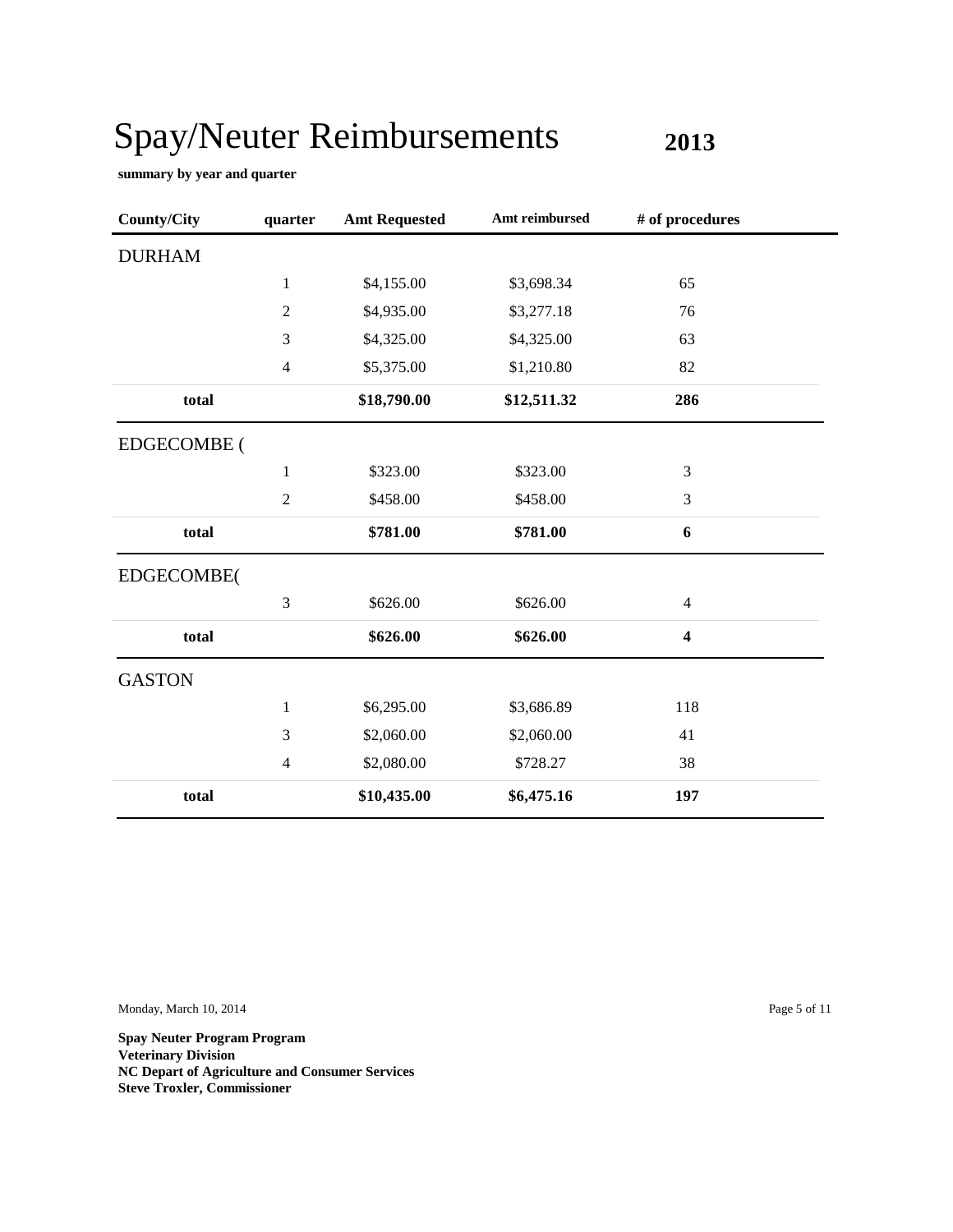**2013**

**summary by year and quarter**

| <b>County/City</b> | quarter        | <b>Amt Requested</b> | Amt reimbursed | # of procedures |  |
|--------------------|----------------|----------------------|----------------|-----------------|--|
| <b>GRANVILLE</b>   |                |                      |                |                 |  |
|                    | $\mathbf{1}$   | \$230.00             | \$136.87       | 3               |  |
|                    | $\sqrt{2}$     | \$530.00             | \$110.18       | 5               |  |
|                    | 3              | \$540.00             | \$218.99       | $\tau$          |  |
| total              |                | \$1,300.00           | \$466.04       | 15              |  |
| <b>GUILFORD</b>    |                |                      |                |                 |  |
|                    | $\mathbf{1}$   | \$16,103.06          | \$1,188.74     | 397             |  |
|                    | $\sqrt{2}$     | \$22,735.00          | \$1,435.28     | 337             |  |
|                    | 3              | \$26,160.00          | \$11,448.95    | 461             |  |
|                    | $\overline{4}$ | \$16,173.33          | \$2,128.51     | 263             |  |
| total              |                | \$81,171.39          | \$16,201.48    | 1,458           |  |
| <b>HAYWOOD</b>     |                |                      |                |                 |  |
|                    | $\mathbf{1}$   | \$21,197.31          | \$1,397.51     | 491             |  |
|                    | $\overline{c}$ | \$10,970.00          | \$1,106.31     | 251             |  |
|                    | 3              | \$14,555.00          | \$1,835.64     | 384             |  |
|                    | $\overline{4}$ | \$15,385.00          | \$15,385.00    | 335             |  |
| total              |                | \$62,107.31          | \$19,724.46    | 1,461           |  |
| <b>HENDERSON</b>   |                |                      |                |                 |  |
|                    | $\mathbf{1}$   | \$4,430.00           | \$1,847.11     | 88              |  |
|                    | $\overline{2}$ | \$3,090.00           | \$1,486.85     | 66              |  |
|                    | 3              | \$7,935.00           | \$2,470.07     | 171             |  |
|                    | $\overline{4}$ | \$3,930.00           | \$3,225.39     | 87              |  |
| total              |                | \$19,385.00          | \$9,029.42     | 412             |  |

Monday, March 10, 2014 Page 6 of 11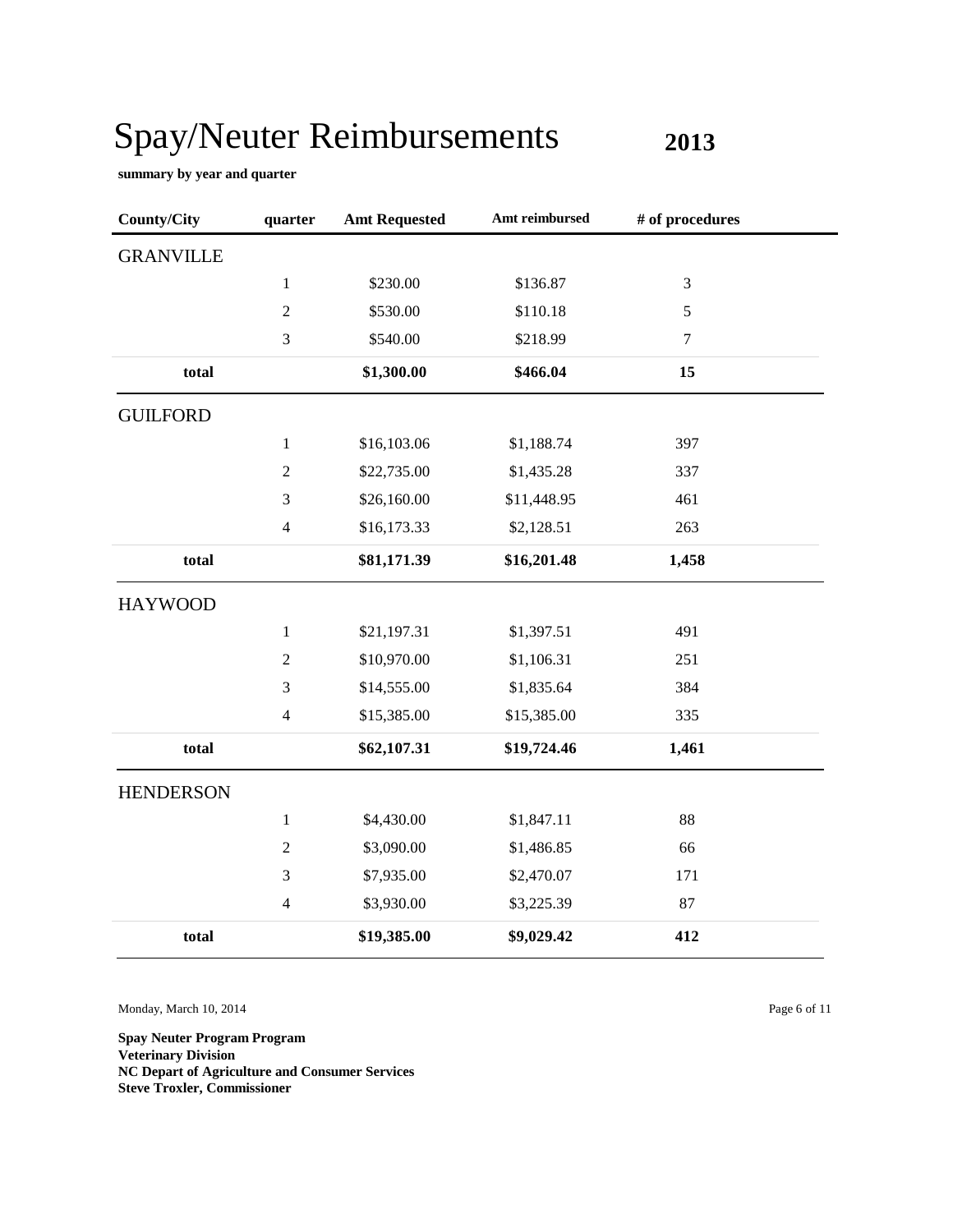**2013**

**summary by year and quarter**

| <b>County/City</b> | quarter                  | <b>Amt Requested</b> | Amt reimbursed | # of procedures |  |
|--------------------|--------------------------|----------------------|----------------|-----------------|--|
| <b>IREDELL</b>     |                          |                      |                |                 |  |
|                    | $\mathbf{1}$             | \$3,939.00           | \$3,516.70     | 131             |  |
|                    | $\overline{2}$           | \$3,428.00           | \$2,830.78     | 114             |  |
|                    | 3                        | \$2,635.00           | \$2,635.00     | 93              |  |
|                    | $\overline{4}$           | \$2,390.00           | \$2,232.18     | 90              |  |
| total              |                          | \$12,392.00          | \$11,214.66    | 428             |  |
| <b>MADISON</b>     |                          |                      |                |                 |  |
|                    | $\overline{4}$           | \$2,049.00           | \$2,049.00     | 66              |  |
| total              |                          | \$2,049.00           | \$2,049.00     | 66              |  |
| <b>MARTIN</b>      |                          |                      |                |                 |  |
|                    | $\mathbf{1}$             | \$470.00             | \$470.00       | 5               |  |
|                    | $\sqrt{2}$               | \$3,815.00           | \$3,815.00     | 42              |  |
|                    | $\overline{4}$           | \$6,421.00           | \$6,421.00     | 79              |  |
| total              |                          | \$10,706.00          | \$10,706.00    | 126             |  |
| <b>MCDOWELL</b>    |                          |                      |                |                 |  |
|                    | $\mathbf{1}$             | \$11,423.75          | \$8,284.72     | 93              |  |
|                    | $\overline{c}$           | \$12,008.39          | \$6,099.90     | 90              |  |
|                    | 3                        | \$10,288.38          | \$10,288.38    | 79              |  |
|                    | $\overline{\mathcal{L}}$ | \$10,192.14          | \$10,192.14    | 94              |  |
| total              |                          | \$43,912.66          | \$34,865.14    | 356             |  |

Monday, March 10, 2014 Page 7 of 11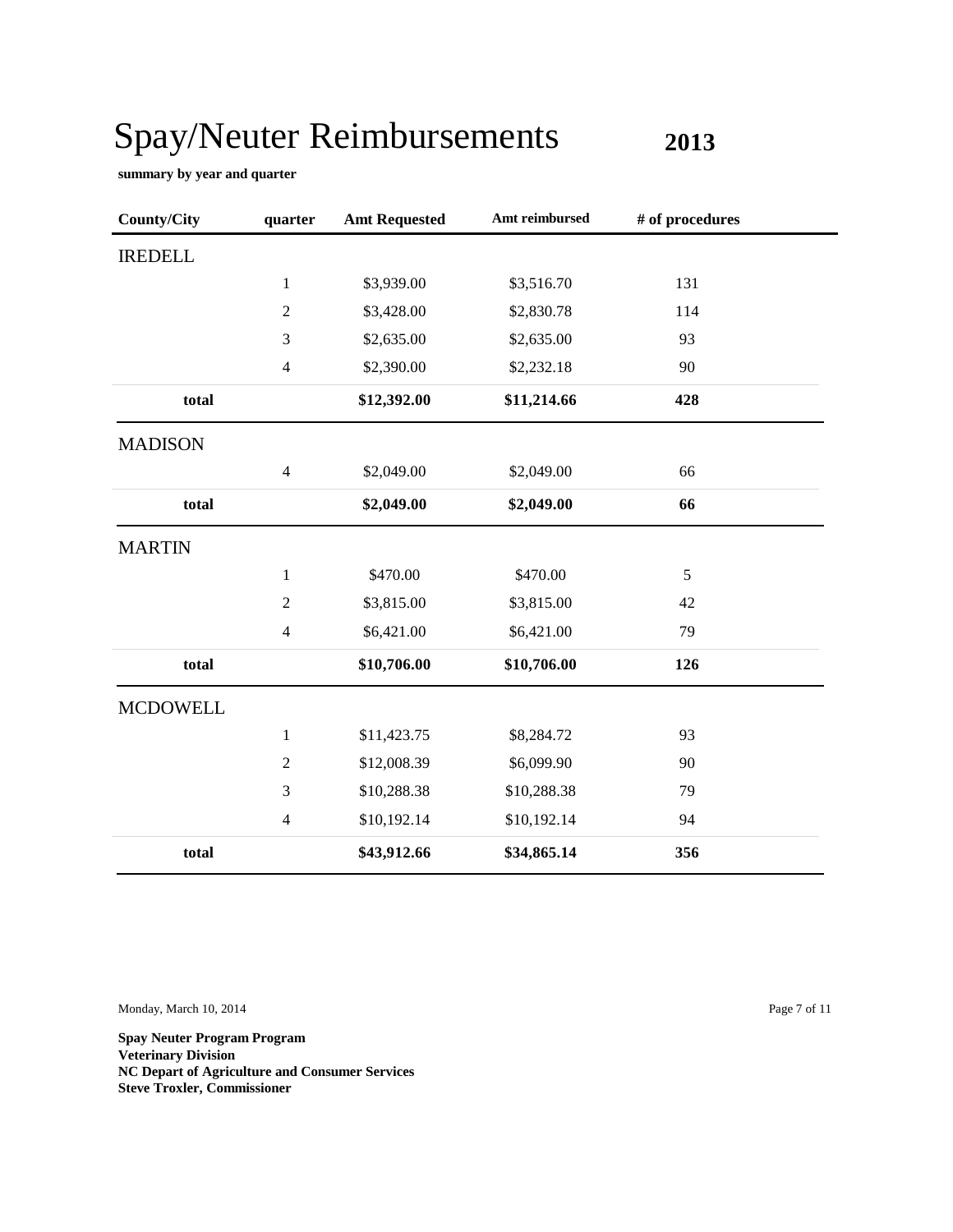**2013**

**summary by year and quarter**

| <b>County/City</b> | quarter        | <b>Amt Requested</b> | Amt reimbursed | # of procedures |
|--------------------|----------------|----------------------|----------------|-----------------|
| <b>MONTGOMER</b>   |                |                      |                |                 |
|                    | $\,1$          | \$590.00             | \$590.00       | 6               |
|                    | $\overline{2}$ | \$956.25             | \$956.25       | 9               |
|                    | 3              | \$266.25             | \$266.25       | 3               |
|                    | $\overline{4}$ | \$415.00             | \$415.00       | $\overline{4}$  |
| total              |                | \$2,227.50           | \$2,227.50     | 22              |
| <b>MOORE</b>       |                |                      |                |                 |
|                    | $\mathbf{1}$   | \$2,500.00           | \$1,857.92     | 44              |
|                    | $\overline{2}$ | \$2,490.00           | \$1,494.54     | 40              |
|                    | 3              | \$4,200.00           | \$2,998.53     | 72              |
|                    | $\overline{4}$ | \$5,511.60           | \$4,443.84     | 99              |
| total              |                | \$14,701.60          | \$10,794.83    | 255             |
| <b>ORANGE</b>      |                |                      |                |                 |
|                    | $\mathbf{1}$   | \$10,150.00          | \$2,040.84     | 115             |
|                    | $\sqrt{2}$     | \$6,285.00           | \$1,642.79     | 68              |
|                    | 3              | \$9,479.00           | \$2,732.57     | 105             |
|                    | $\overline{4}$ | \$12,389.15          | \$4,292.81     | 145             |
| total              |                | \$38,303.15          | \$10,709.01    | 433             |
| <b>PASQUOTANK</b>  |                |                      |                |                 |
|                    | $\,1$          | \$5,190.20           | \$654.76       | 57              |
|                    | $\sqrt{2}$     | \$4,022.96           | \$527.05       | 44              |
| total              |                | \$9,213.16           | \$1,181.81     | 101             |

Monday, March 10, 2014 Page 8 of 11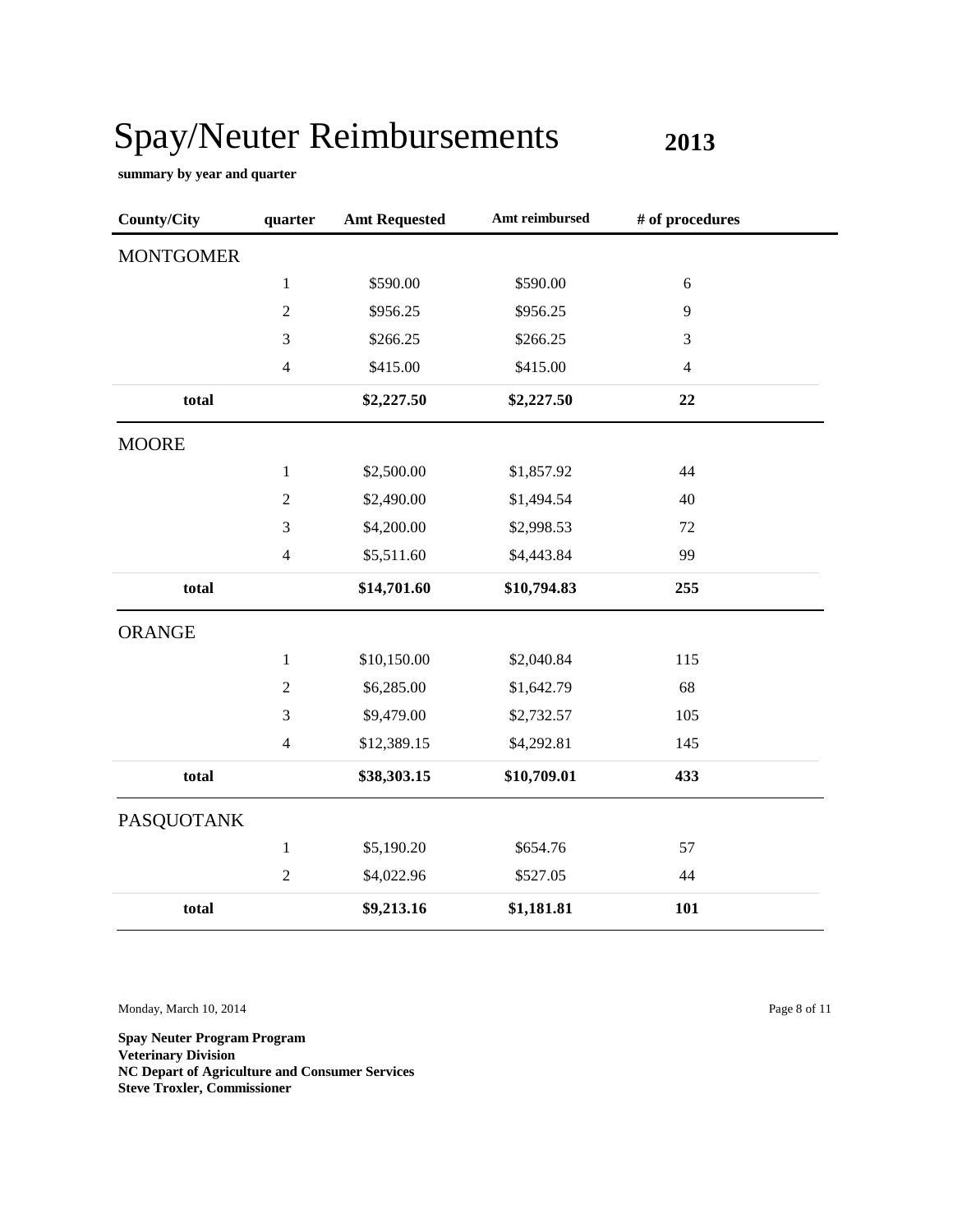**2013**

a.

**summary by year and quarter**

| <b>County/City</b> | quarter        | <b>Amt Requested</b> | Amt reimbursed | # of procedures |
|--------------------|----------------|----------------------|----------------|-----------------|
| <b>PENDER</b>      |                |                      |                |                 |
|                    | 3              | \$5,815.00           | \$167.19       | 59              |
| total              |                | \$5,815.00           | \$167.19       | 59              |
| <b>PERSON</b>      |                |                      |                |                 |
|                    | $\mathbf{1}$   | \$3,900.00           | \$439.42       | 62              |
|                    | $\mathfrak{2}$ | \$2,030.00           | \$275.54       | 29              |
|                    | 3              | \$3,250.00           | \$457.76       | 47              |
|                    | $\overline{4}$ | \$5,025.00           | \$5,025.00     | 76              |
| total              |                | \$14,205.00          | \$6,197.72     | 214             |
| <b>RANDOLPH</b>    |                |                      |                |                 |
|                    | $\mathbf{1}$   | \$4,819.53           | \$1,671.01     | 67              |
|                    | $\sqrt{2}$     | \$3,544.82           | \$1,242.57     | 71              |
|                    | 3              | \$1,471.74           | \$1,430.78     | 30              |
|                    | $\overline{4}$ | \$3,151.15           | \$2,147.72     | 77              |
| total              |                | \$12,987.24          | \$6,492.08     | 245             |
| <b>RICHMOND</b>    |                |                      |                |                 |
|                    | $\overline{4}$ | \$6,081.41           | \$6,081.41     | 97              |
| total              |                | \$6,081.41           | \$6,081.41     | 97              |

Monday, March 10, 2014 Page 9 of 11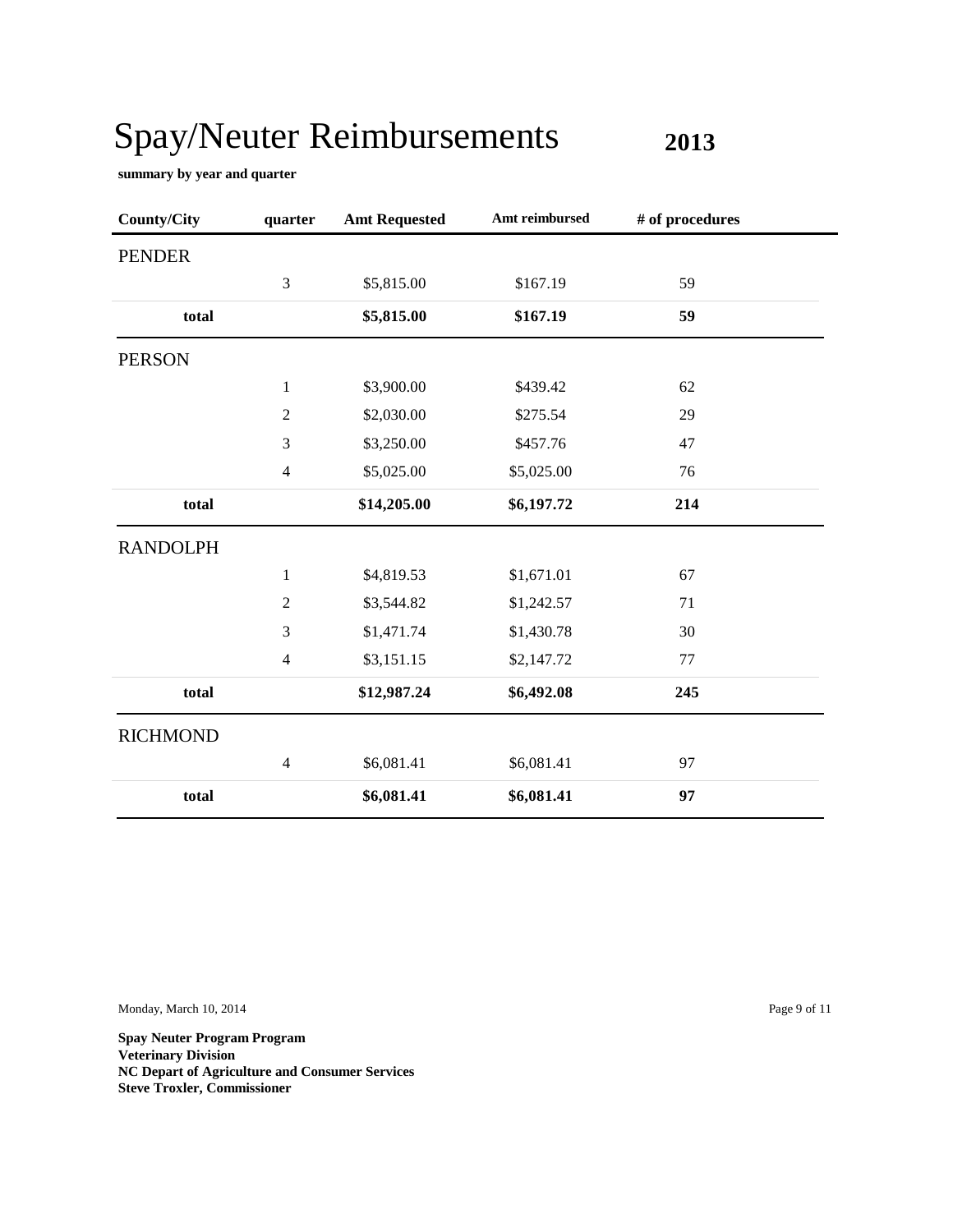**2013**

**summary by year and quarter**

| <b>County/City</b> | quarter        | <b>Amt Requested</b> | Amt reimbursed | # of procedures  |
|--------------------|----------------|----------------------|----------------|------------------|
| <b>ROBESON</b>     |                |                      |                |                  |
|                    | $\mathbf{1}$   | \$27,625.00          | \$16,753.47    | 339              |
|                    | $\overline{2}$ | \$27,685.00          | \$12,335.27    | 336              |
|                    | 3              | \$22,222.00          | \$22,222.00    | 241              |
|                    | $\overline{4}$ | \$17,230.00          | \$5,592.15     | 209              |
| total              |                | \$94,762.00          | \$56,902.89    | 1,125            |
| <b>ROCKINGHAM</b>  |                |                      |                |                  |
|                    | $1\,$          | \$11,859.00          | \$2,679.18     | 224              |
|                    | $\overline{2}$ | \$14,230.00          | \$1,972.63     | 278              |
|                    | 3              | \$17,982.00          | \$6,854.42     | 360              |
|                    | $\overline{4}$ | \$11,771.00          | \$8,703.57     | 227              |
| total              |                | \$55,842.00          | \$20,209.80    | 1,089            |
| <b>SCOTLAND</b>    |                |                      |                |                  |
|                    | $1\,$          | \$7,824.00           | \$7,824.00     | 134              |
|                    | $\sqrt{2}$     | \$7,286.60           | \$7,286.60     | 85               |
|                    | 3              | \$8,225.50           | \$8,225.50     | 109              |
|                    | $\overline{4}$ | \$7,604.23           | \$7,604.23     | 104              |
| total              |                | \$30,940.33          | \$30,940.33    | 432              |
| <b>SWAIN</b>       |                |                      |                |                  |
|                    | $\mathbf{2}$   | \$1,171.11           | \$1,171.11     | $\boldsymbol{7}$ |
|                    | 3              | \$212.08             | \$212.08       | $\sqrt{2}$       |
|                    | $\overline{4}$ | \$571.00             | \$571.00       | $\tau$           |
| total              |                | \$1,954.19           | \$1,954.19     | 16               |

Monday, March 10, 2014 Page 10 of 11